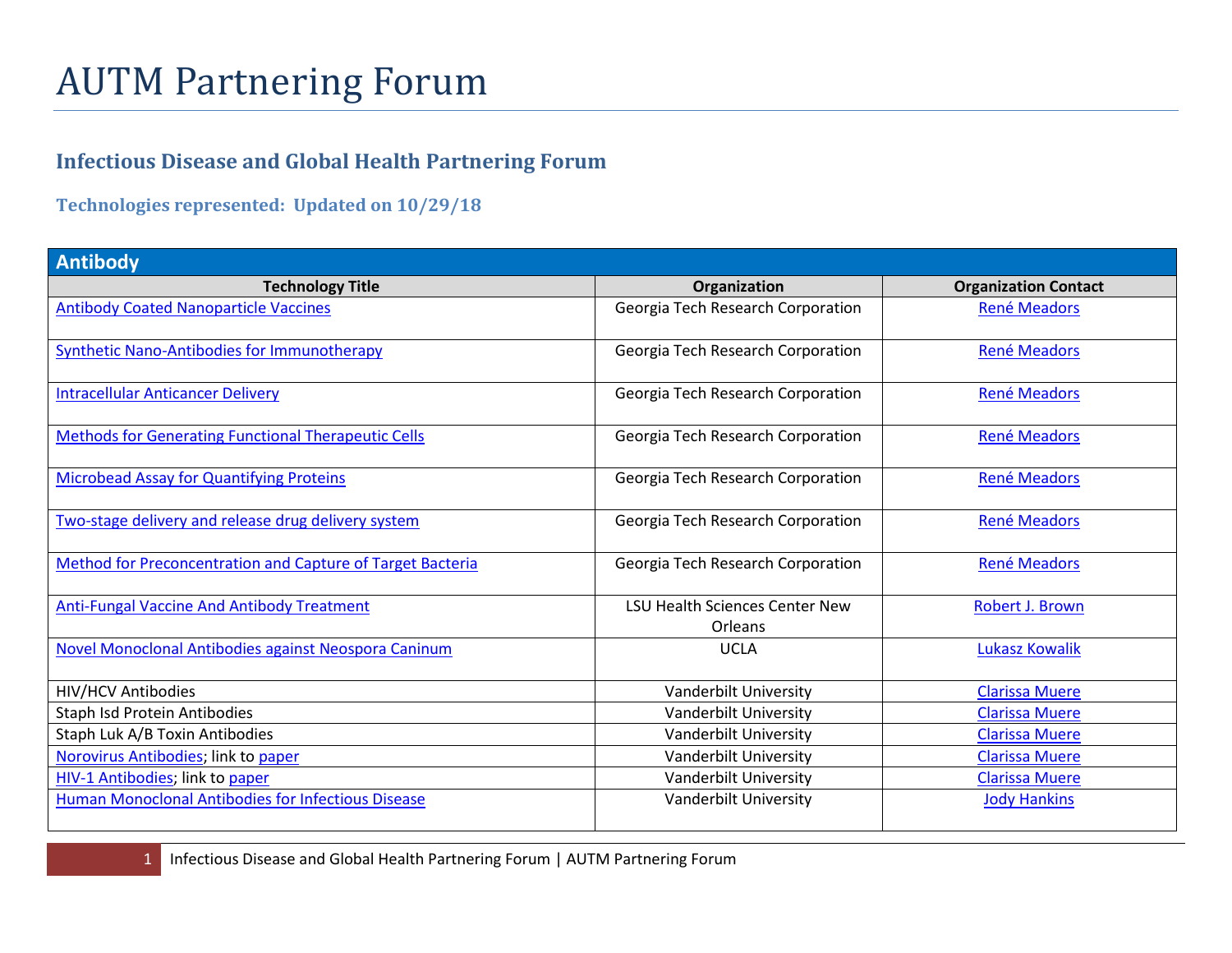| <b>Assay</b>                                                                                                                                                                                    |                                                                      |                             |
|-------------------------------------------------------------------------------------------------------------------------------------------------------------------------------------------------|----------------------------------------------------------------------|-----------------------------|
| <b>Technology Title</b>                                                                                                                                                                         | Organization                                                         | <b>Organization Contact</b> |
| <b>Microbead Assay for Quantifying Proteins</b>                                                                                                                                                 | Georgia Tech Research Corporation                                    | <b>René Meadors</b>         |
| Smart Petri Chip: Electronic-Photonic Cellular Assay Sensing Platform                                                                                                                           | Georgia Tech Research Corporation                                    | <b>René Meadors</b>         |
| In Vitro Screening Method For Characterization Of Macrophages Activation<br>Responses To Environmental Stress (copy & paste link in browser:<br>https://www.flintbox.com/public/project/51475/) | LSU A&M                                                              | Robert J. Brown             |
| D-1113: Serotype discrimination biomarkers to distinguish virulent<br>salmonella strains                                                                                                        | Texas Tech University Office of<br><b>Research Commercialization</b> | <b>William J. Jones</b>     |
| D-1406: Development of Virus like particle (VLP) vaccine and reporter assay<br>for ZIKA virus                                                                                                   | Texas Tech University Office of<br><b>Research Commercialization</b> | <b>William J. Jones</b>     |
| PCR-Free Ultrasensitive Hiv And Other Virus Quantitation Device                                                                                                                                 | <b>UCLA</b>                                                          | <b>Lukasz Kowalik</b>       |
| Enhanced Fluorescence Readout And Reduced Inhibition For Nucleic Acid<br><b>Amplification Tests</b>                                                                                             | <b>UCLA</b>                                                          | <b>Lukasz Kowalik</b>       |
| <b>Identification of Sortases and Methods of Use</b>                                                                                                                                            | <b>UCLA</b>                                                          | <b>Lukasz Kowalik</b>       |
| Enhanced Endotoxin Detection: New Advantages in Liquid Crystal Assays for<br><b>Gram-Negative Pathogens</b>                                                                                     | Wisconsin Alumni Research<br>Foundation                              | <b>Joshua Carson</b>        |
| <b>Biologic</b>                                                                                                                                                                                 |                                                                      |                             |
| <b>Technology Title</b>                                                                                                                                                                         | Organization                                                         | <b>Organization Contact</b> |
| <b>Characterizing Biological Patterns</b>                                                                                                                                                       | Georgia Tech Research Corporation                                    | <b>René Meadors</b>         |
| <b>Integrated Diagnostics Incubator for Biological Culturing</b>                                                                                                                                | Georgia Tech Research Corporation                                    | René Meadors                |
| <b>Biomolecular Coating for Implants</b>                                                                                                                                                        | Georgia Tech Research Corporation                                    | René Meadors                |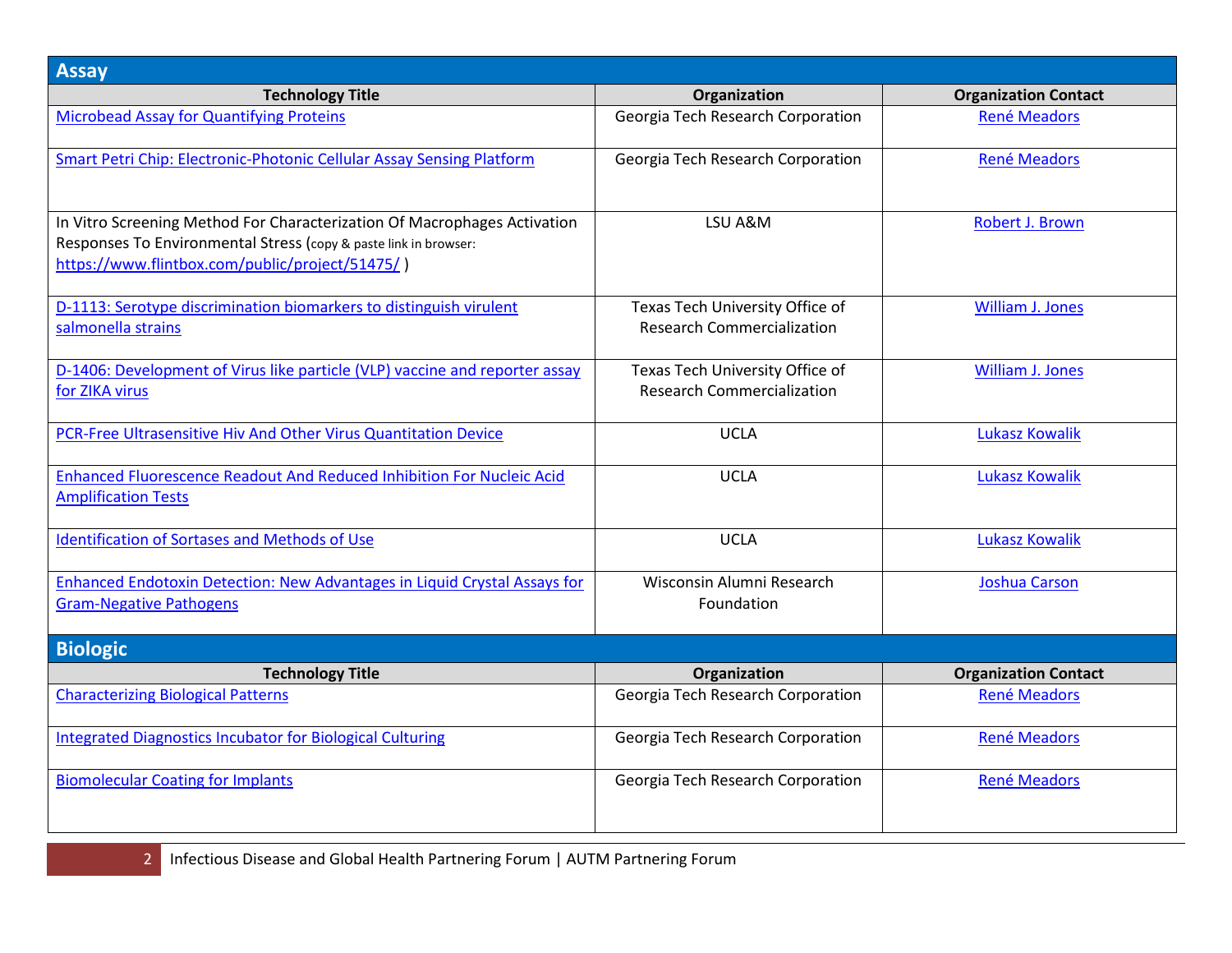| An Engineered Bacterial Strain that Reduces Vancomycin-Resistant                                                                | <b>Medical College of Wisconsin</b>              | <b>Kevin Boggs</b>          |
|---------------------------------------------------------------------------------------------------------------------------------|--------------------------------------------------|-----------------------------|
| <b>Colonization of the GI Tract</b>                                                                                             |                                                  |                             |
|                                                                                                                                 |                                                  |                             |
| <b>Biomarker</b>                                                                                                                |                                                  |                             |
| <b>Technology Title</b>                                                                                                         | Organization                                     | <b>Organization Contact</b> |
| <b>Sampling Interstitial Fluid using Microneedle Patches</b>                                                                    | Georgia Tech Research Corporation                | <b>René Meadors</b>         |
| <b>New Imaging Tool to Compare Healthy and Diseased Cells</b>                                                                   | Georgia Tech Research Corporation                | René Meadors                |
| Mosquito Exposure Biomarker (copy & paste link in browser:<br>https://www.flintbox.com/public/project/51498/)                   | LSU A&M                                          | Robert J. Brown             |
| Biomarkers To Predict Rsv Severity In Infants (copy & paste link in browser:<br>https://www.flintbox.com/public/project/51474/) | LSU A&M                                          | Robert J. Brown             |
| A Prognostic Biomarker For Coccidioidomycosis                                                                                   | <b>UCLA</b>                                      | <b>Lukasz Kowalik</b>       |
| <b>Blood Protein Biomarkers for Detection of Colon Cancer</b>                                                                   | Wisconsin Alumni Research<br>Foundation          | <b>Joshua Carson</b>        |
| <b>Predicting Glucoregulatory Dysfunction</b>                                                                                   | Wisconsin Alumni Research<br>Foundation          | <b>Joshua Carson</b>        |
| <b>Cell/Gene Therapy</b>                                                                                                        |                                                  |                             |
| <b>Technology Title</b>                                                                                                         | Organization                                     | <b>Organization Contact</b> |
| <b>Click Hydrogel for Re-Synostosis Therapy</b>                                                                                 | Georgia Tech Research Corporation                | <b>René Meadors</b>         |
| <b>Methods for Generating Functional Therapeutic Cells</b>                                                                      | Georgia Tech Research Corporation                | <b>René Meadors</b>         |
| Cell-Free Biomaterial for Tissue Regeneration and Repair                                                                        | Georgia Tech Research Corporation                | <b>René Meadors</b>         |
| <b>Therapeutic Compounds for Prostate Cancer Treatment</b>                                                                      | Georgia Tech Research Corporation                | René Meadors                |
| Method For Delivering Rna To Neurons To Treat Herpes Infections                                                                 | <b>LSU Health Sciences Center New</b><br>Orleans | Robert J. Brown             |
| Adenovirus-Based Gene Therapy (copy & paste link in browser:<br>https://www.flintbox.com/public/project/51497/)                 | LSU A&M                                          | Robert J. Brown             |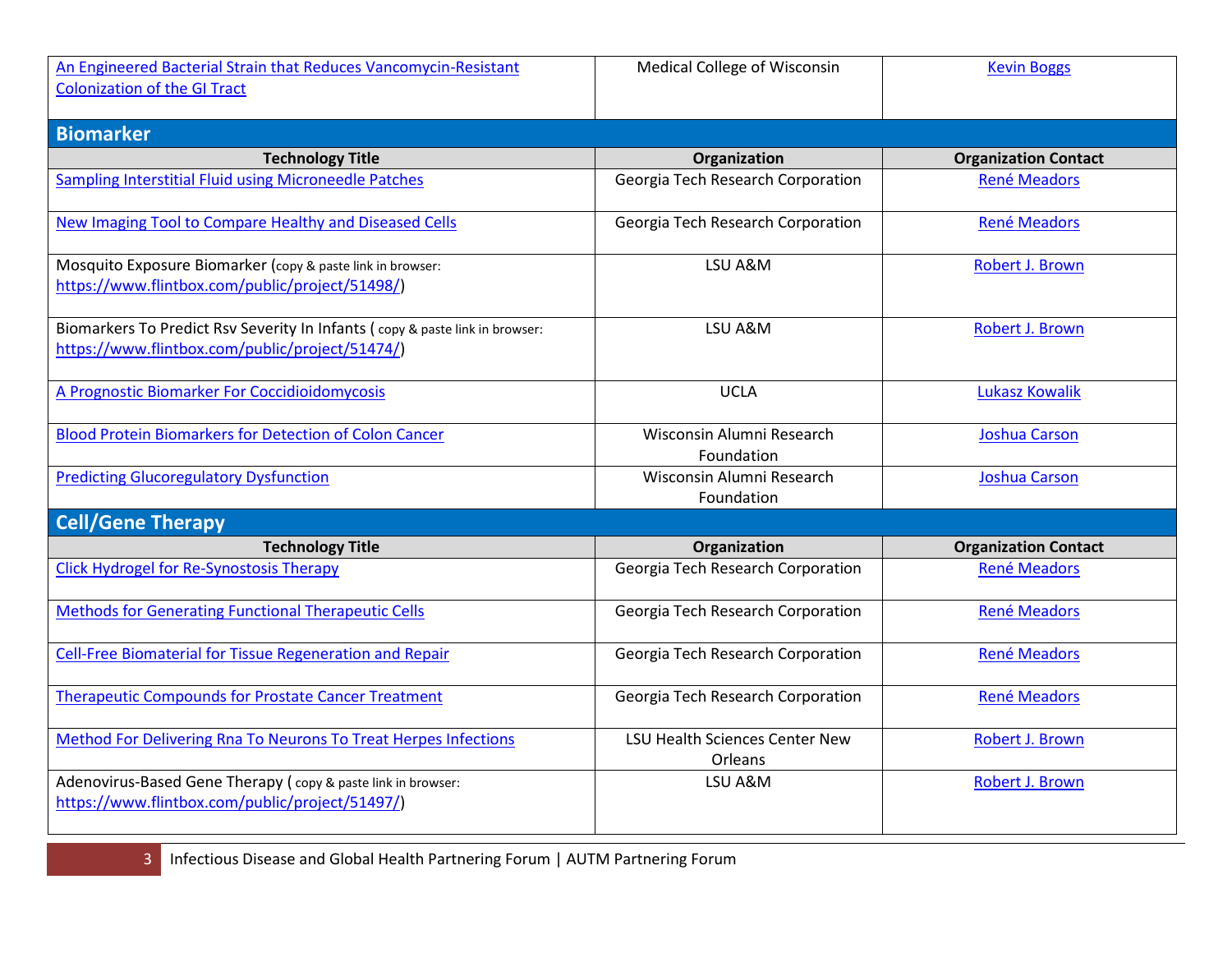| D-1097: Conditional cytotoxic gene therapy vector for selectable stem cell<br>modification for anti HIV gene therapy                                                  | Texas Tech University Office of<br><b>Research Commercialization</b> | <b>William J. Jones</b>     |
|-----------------------------------------------------------------------------------------------------------------------------------------------------------------------|----------------------------------------------------------------------|-----------------------------|
| D-1356: Selectable stem cell modification for anti-HIV gene therapy using<br>transient cell surface marking of modified cells using Modified CD4<br>molecule (CD4mod) | Texas Tech University Office of<br><b>Research Commercialization</b> | <b>William J. Jones</b>     |
| <b>Polymer Coating for Cell Culture Substrates</b>                                                                                                                    | Wisconsin Alumni Research<br>Foundation                              | <b>Joshua Carson</b>        |
| Precise gene editing using nonviral nanoparticles                                                                                                                     | Wisconsin Alumni Research<br>Foundation                              | <b>Joshua Carson</b>        |
| <b>Diagnostics</b>                                                                                                                                                    |                                                                      |                             |
| <b>Technology Title</b>                                                                                                                                               | Organization                                                         | <b>Organization Contact</b> |
| <b>Integrated Diagnostics Incubator for Biological Culturing</b>                                                                                                      | Georgia Tech Research Corporation                                    | <b>René Meadors</b>         |
| <b>3D Printed Device for Tumor Cell Diagnostics</b>                                                                                                                   | Georgia Tech Research Corporation                                    | <b>René Meadors</b>         |
| Brucellosis (copy & paste link in browser:<br>https://www.flintbox.com/public/project/51490/)                                                                         | LSU A&M                                                              | Robert J. Brown             |
| Biomarkers To Predict Rsv Severity In Infants (copy & paste link in browser:<br>https://www.flintbox.com/public/project/51474/)                                       | LSU A&M                                                              | Robert J. Brown             |
| Zika, Dengue, Chikungunya Viruses (copy & paste link in browser:<br>https://www.flintbox.com/public/project/51498/)                                                   | LSU A&M                                                              | Robert J. Brown             |
| Infectious Diagnostic Pathology In Horses (copy & paste link in browser:<br>https://www.flintbox.com/public/project/51491/)                                           | LSU A&M                                                              | Robert J. Brown             |
| Rickettsial Antigens As A Tool For Diagnostics And Vaccine Development<br>(copy & paste link in browser: https://www.flintbox.com/public/project/51482/)              | LSU A&M                                                              | Robert J. Brown             |
| D-1072: Microdevice for Cell Separation Based on Activation Phenotype<br>(sepsis detection)                                                                           | Texas Tech University Office of<br><b>Research Commercialization</b> | <b>William J. Jones</b>     |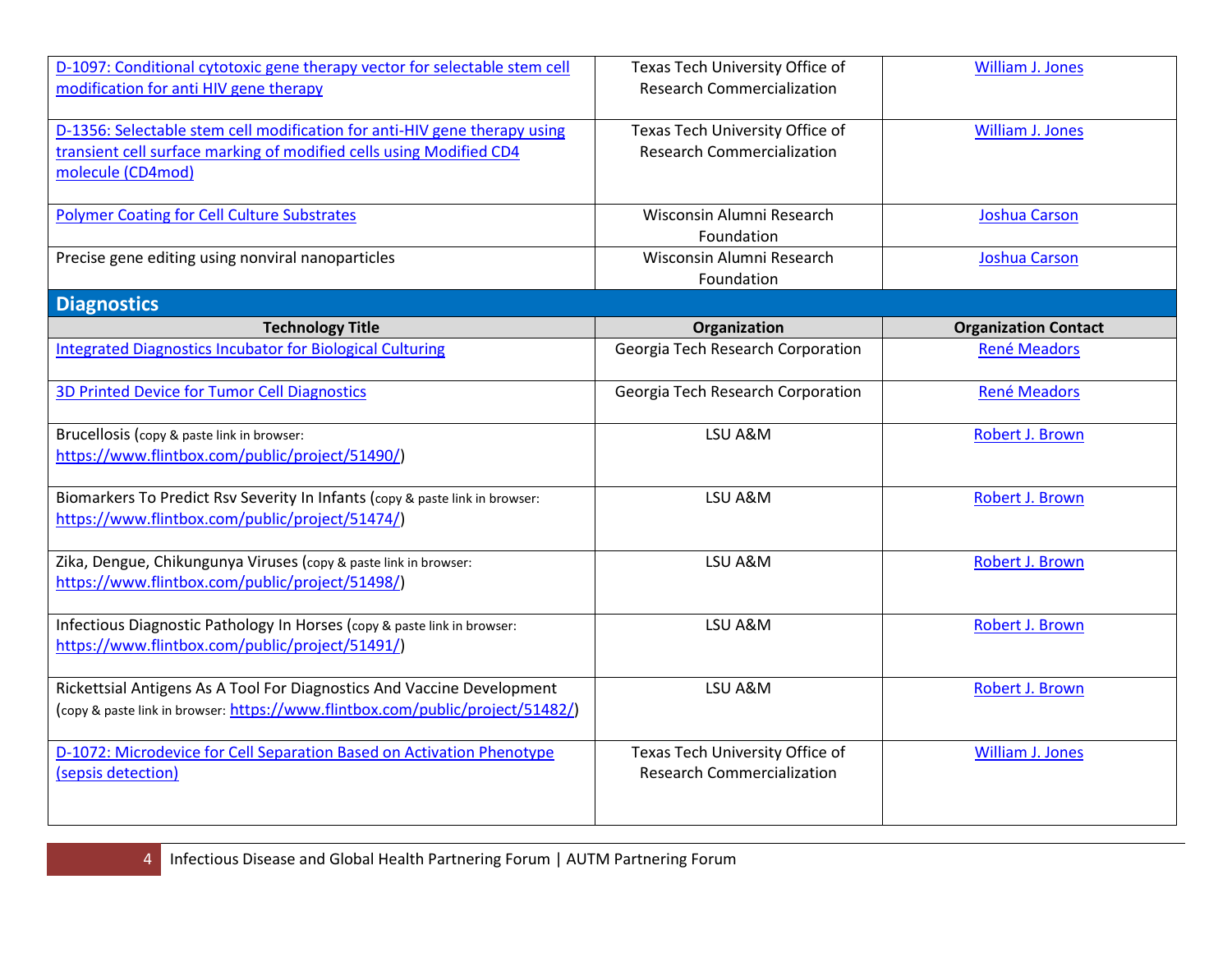| A Novel Rapid and Highly Sensitive Cell Based System for the Detection and<br><b>Characterization of HIV</b>           | <b>UCLA</b>                             | <b>Lukasz Kowalik</b>       |
|------------------------------------------------------------------------------------------------------------------------|-----------------------------------------|-----------------------------|
| DNA Nanotechnology for Quick and Sensitive Detection of Nucleic Acids in<br>Point-of-Care (POC) Diagnosis Applications | <b>UCLA</b>                             | <b>Lukasz Kowalik</b>       |
| Label-Free Digital Bright Field Analysis of DNA Amplification                                                          | <b>UCLA</b>                             | <b>Lukasz Kowalik</b>       |
| Vaccine and Diagnostic for Anthrax (copy & paste link in browser:<br>https://uga.flintbox.com/public/project/30044/)   | University of Georgia                   | <b>Cory Acuff</b>           |
| Chagas Disease Diagnostic Assay (copy & paste link in browser:<br>https://uga.flintbox.com/public/project/30041/)      | University of Georgia                   | <b>Cory Acuff</b>           |
| Portfolio of Human Antibodies to Common Allergens                                                                      | Vanderbilt University                   | <b>Jody Hankins</b>         |
| One-Step DNA Extraction from Dried Blood Spots for Newborn Screening                                                   | Wisconsin Alumni Research<br>Foundation | <b>Joshua Carson</b>        |
| <b>Field Test for Mycobacterial Infections</b>                                                                         | Wisconsin Alumni Research<br>Foundation | <b>Joshua Carson</b>        |
|                                                                                                                        |                                         |                             |
| <b>Drug Delivery</b>                                                                                                   |                                         |                             |
| <b>Technology Title</b>                                                                                                | Organization                            | <b>Organization Contact</b> |
| Two-stage delivery and release drug delivery system                                                                    | Georgia Tech Research Corporation       | <b>René Meadors</b>         |
| Drug Delivery System for Therapeutic Proteins                                                                          | Georgia Tech Research Corporation       | <b>René Meadors</b>         |
| <b>Sutures with Porous Sheaths for Drug Delivery</b>                                                                   | Georgia Tech Research Corporation       | René Meadors                |
| <b>Microfluidic Droplet for Drug Delivery and Therapeutic Applications</b>                                             | Georgia Tech Research Corporation       | René Meadors                |
| <b>Intracellular Anticancer Delivery</b>                                                                               | Georgia Tech Research Corporation       | René Meadors                |
| <b>Core-Shell Nanogel Cellular Delivery Vehicles</b>                                                                   | Georgia Tech Research Corporation       | René Meadors                |
| <b>Microneedle Coating</b>                                                                                             | Georgia Tech Research Corporation       | René Meadors                |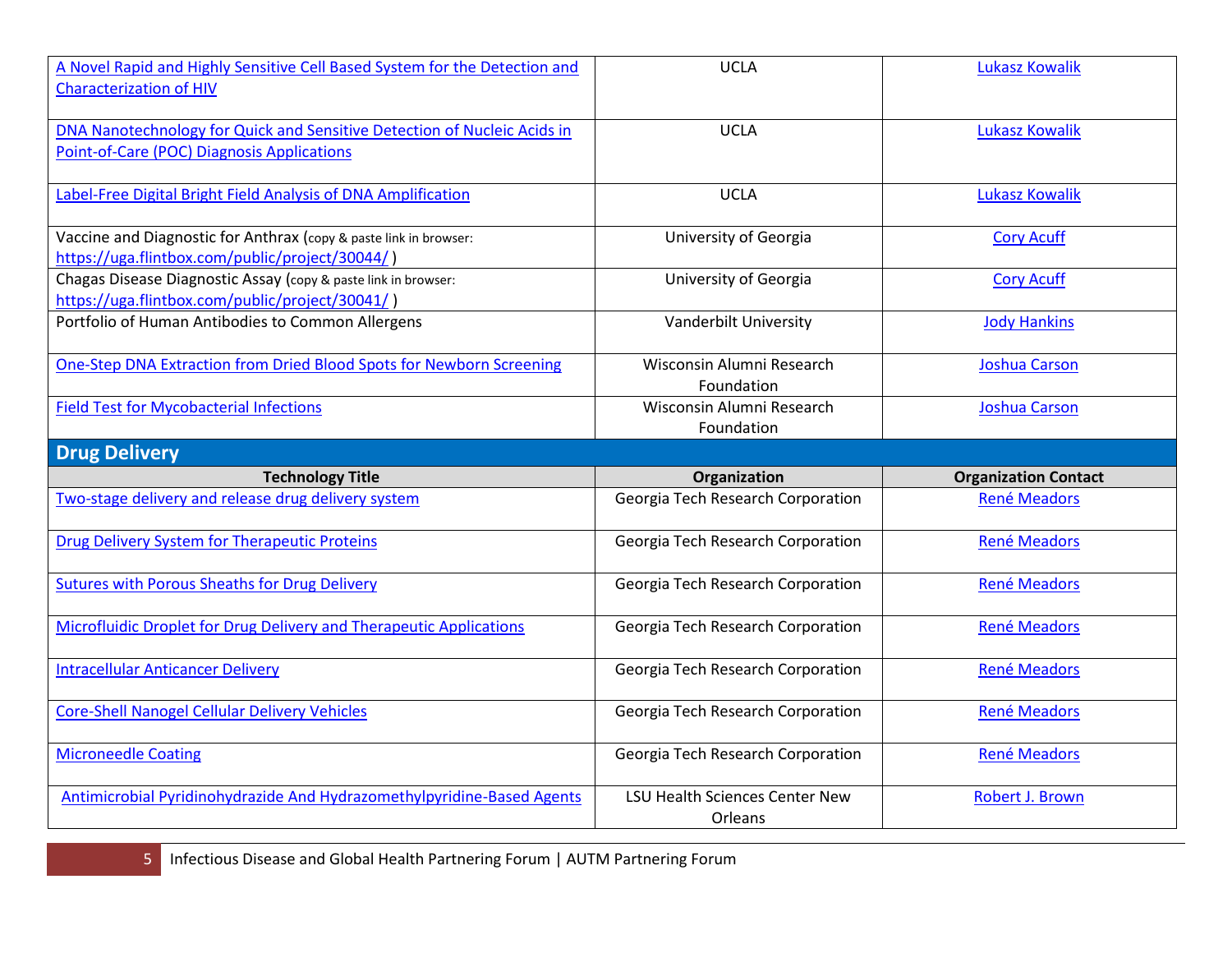| D-0884: Immunomodulation Using Spores and Pollen Grains                                                                                  | Texas Tech University Office of         | William J. Jones            |
|------------------------------------------------------------------------------------------------------------------------------------------|-----------------------------------------|-----------------------------|
|                                                                                                                                          | <b>Research Commercialization</b>       |                             |
| Specific Delivery of Rifampin to Sites of Tuberculosis Infection                                                                         | <b>UCLA</b>                             | <b>Lukasz Kowalik</b>       |
| <b>Activating HIV Latency Using Drug Encapsulated Nanoparticles</b>                                                                      | <b>UCLA</b>                             | <b>Lukasz Kowalik</b>       |
| PolyProtek: Platform for Delivering and Stabilizing Therapeutic Biologics,<br>Vaccines, and Industrial Enzymes                           | <b>UCLA</b>                             | <b>Lukasz Kowalik</b>       |
| <b>Approach For Efficient Protein Incorporation Into Recombinant Vaults</b>                                                              | <b>UCLA</b>                             | <b>Lukasz Kowalik</b>       |
| <b>Hydrogel-Based Vaccine Delivery Platform(VacSIM)</b>                                                                                  | University of Georgia                   | Michelle Booden             |
| <b>Enhanced Drug Delivery Across the Blood-Brain Barrier: pH-Dependent</b><br>Antibodies Targeting the Transferrin Receptor              | Wisconsin Alumni Research<br>Foundation | Joshua Carson               |
| Perivascular Drug Delivery System Inhibits Restenosis                                                                                    | Wisconsin Alumni Research<br>Foundation | <b>Joshua Carson</b>        |
| <b>Drug Discovery</b>                                                                                                                    |                                         |                             |
| <b>Technology Title</b>                                                                                                                  | <b>Organization</b>                     | <b>Organization Contact</b> |
| In-Vitro Human Bone Marrow-on-a-Chip                                                                                                     | Georgia Tech Research Corporation       | <b>René Meadors</b>         |
| <b>Fast Microscale Actuators for Probe Microscopy</b>                                                                                    | Georgia Tech Research Corporation       | René Meadors                |
| Marine Bromophycolide Products as Potential Antimalarial Agents                                                                          | Georgia Tech Research Corporation       | <b>René Meadors</b>         |
| Smart Petri Chip: Electronic-Photonic Cellular Assay Sensing Platform                                                                    | Georgia Tech Research Corporation       | <b>René Meadors</b>         |
| <b>Tissue Selective Anticancer Agents</b>                                                                                                | Georgia Tech Research Corporation       | <b>René Meadors</b>         |
| Broad Anti-Herpesviral Activity Of A-Hydroxytropolones (copy & paste link in<br>browser: https://www.flintbox.com/public/project/51485/) | LSU A&M                                 | Robert J. Brown             |
| Pre-clinical, Non-Human Primate Model of Pulmonary Arterial Hypertension                                                                 | University of Georgia                   | Michelle Booden             |
| Synthesis of Endoperoxide from a Diene and Molecular Oxygen in the<br><b>Presence of a Photocatalyst</b>                                 | Wisconsin Alumni Research<br>Foundation | <b>Joshua Carson</b>        |
| Imaging                                                                                                                                  |                                         |                             |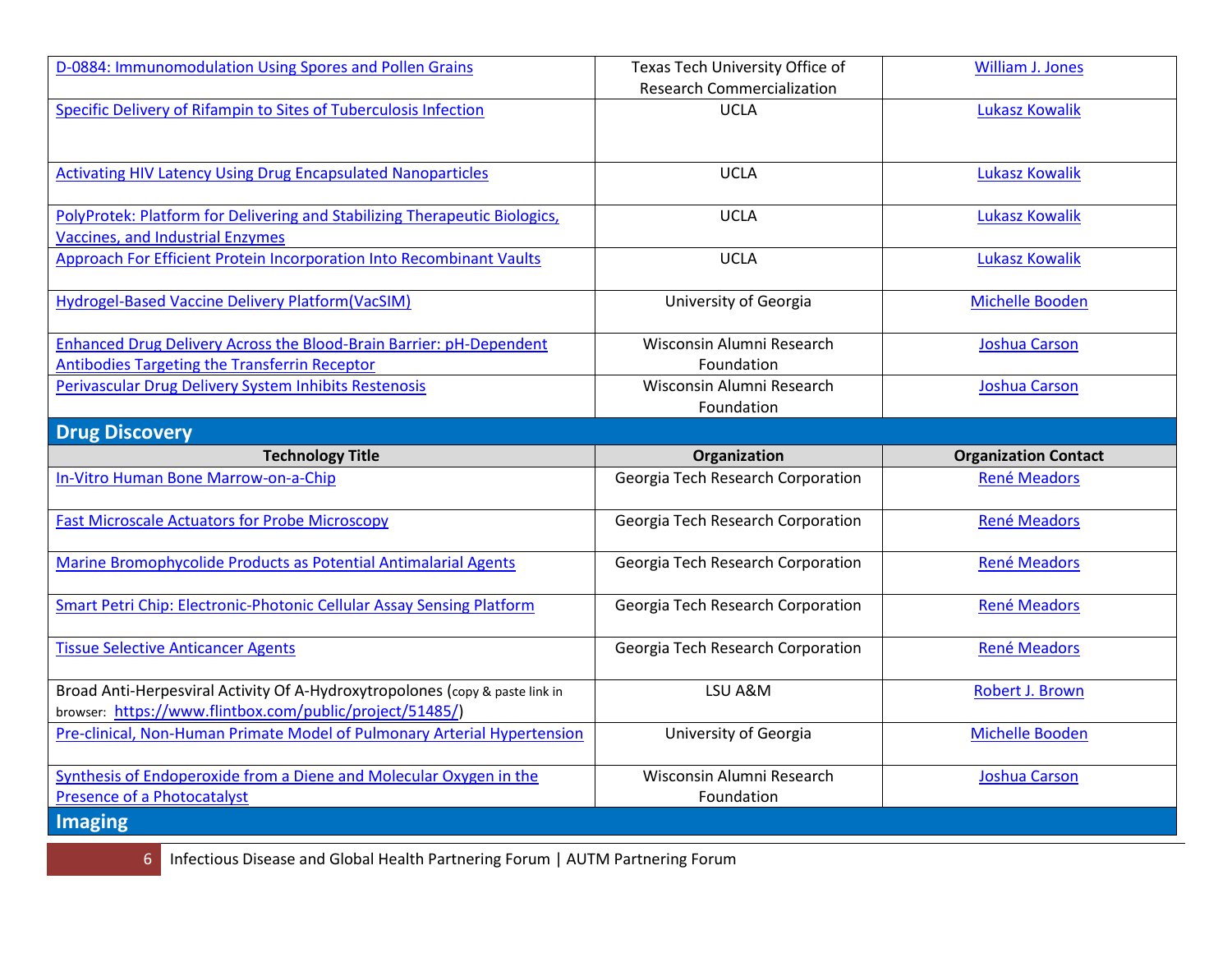| <b>Technology Title</b>                                               | Organization                            | <b>Organization Contact</b> |
|-----------------------------------------------------------------------|-----------------------------------------|-----------------------------|
| <b>Automated Medical Image Interpretation for Tissue Segmentation</b> | Georgia Tech Research Corporation       | René Meadors                |
| X-Ray Compton Scatter Imaging on Volumetric CT Systems                | Georgia Tech Research Corporation       | René Meadors                |
| New Imaging Tool to Compare Healthy and Diseased Cells                | Georgia Tech Research Corporation       | René Meadors                |
| <b>Pearling</b>                                                       | Georgia Tech Research Corporation       | <b>René Meadors</b>         |
| <b>CMUT Array Interconnect</b>                                        | Georgia Tech Research Corporation       | René Meadors                |
| <b>Multi-Wavelength Microscopy</b>                                    | Georgia Tech Research Corporation       | <b>René Meadors</b>         |
| <b>Scatter Correction for Cone-beam CT in Radiation Therapy</b>       | Georgia Tech Research Corporation       | <b>René Meadors</b>         |
| <b>3D Optical Microscope Imaging System</b>                           | Georgia Tech Research Corporation       | <b>René Meadors</b>         |
| Ophthalmic Photothermal Optical Coherence Tomography Apparatus        | Wisconsin Alumni Research<br>Foundation | <b>Joshua Carson</b>        |
| <b>Rare/Orphan Diseases</b>                                           |                                         |                             |
| <b>Technology Title</b>                                               | Organization                            | <b>Organization Contact</b> |
| <b>Disease Progression Modeling</b>                                   | Georgia Tech Research Corporation       | <b>René Meadors</b>         |
| <b>Synthetic Nano-Antibodies for Immunotherapy</b>                    | Georgia Tech Research Corporation       | René Meadors                |
| <b>Intravascular and Intracardiac Ultrasound Imaging Probes</b>       | Georgia Tech Research Corporation       | <b>René Meadors</b>         |
| <b>Aptamer-Driven Gene Targeting</b>                                  | Georgia Tech Research Corporation       | <b>René Meadors</b>         |
| Zika Diagnostics (copy & paste link in browser:                       | LSU A&M                                 | Robert J. Brown             |
| https://www.flintbox.com/public/project/51498/)                       |                                         |                             |
| <b>Repurposed Drug</b>                                                |                                         |                             |
| <b>Technology Title</b>                                               | Organization                            | <b>Organization Contact</b> |
| Drug Delivery System for Therapeutic Proteins                         | Georgia Tech Research Corporation       | <b>René Meadors</b>         |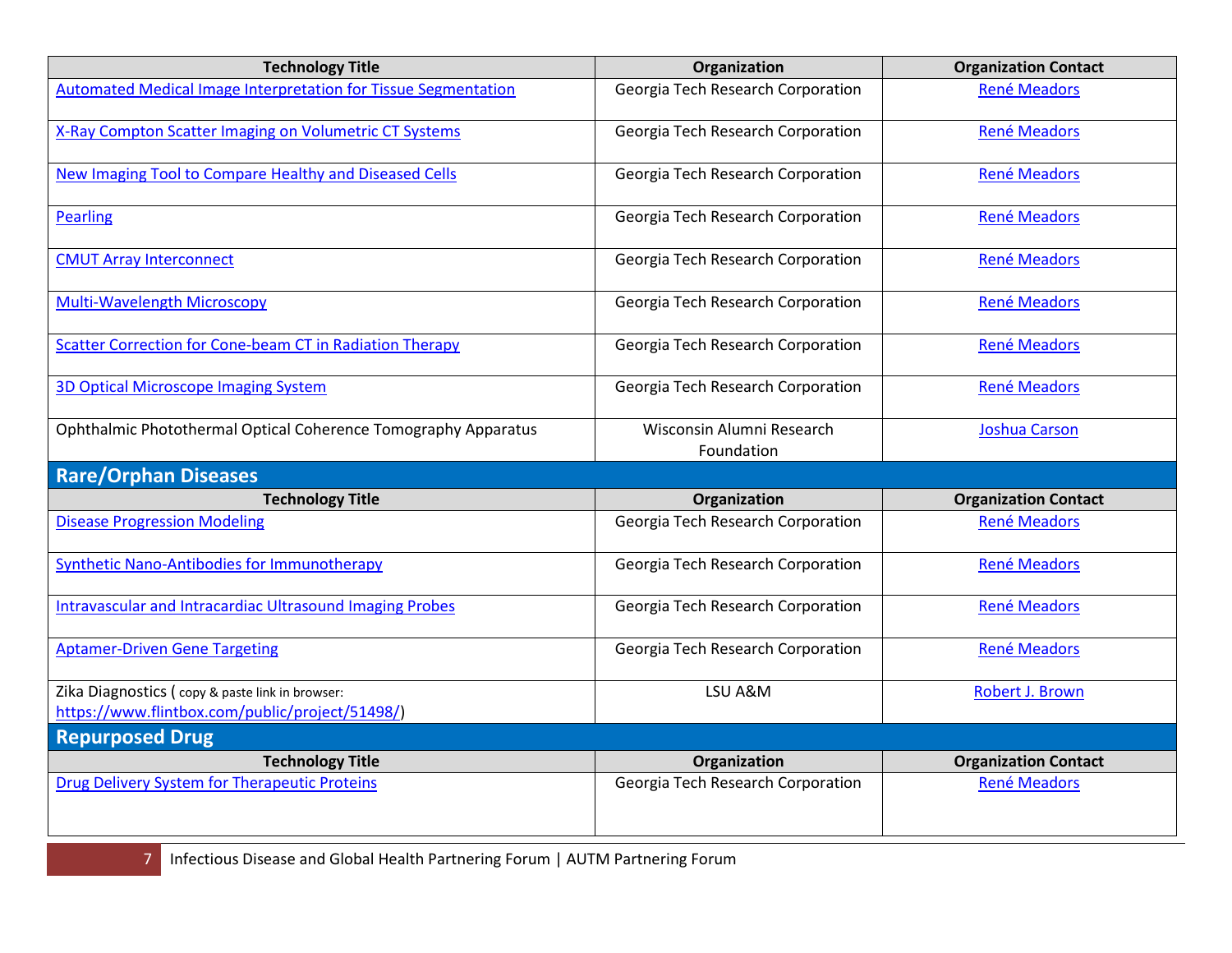| Antifolate Compound as Multi-Drug Resistant Pathogens                                                                                                                           | Georgia Tech Research Corporation | <b>René Meadors</b>         |
|---------------------------------------------------------------------------------------------------------------------------------------------------------------------------------|-----------------------------------|-----------------------------|
| Microfluidic Droplet for Drug Delivery and Therapeutic Applications                                                                                                             | Georgia Tech Research Corporation | René Meadors                |
| Portfolio of Repurposed Drug Indications with Genetically Defined<br>Populations                                                                                                | Vanderbilt University             | <b>Jody Hankins</b>         |
| <b>Research Tools</b>                                                                                                                                                           |                                   |                             |
| <b>Technology Title</b>                                                                                                                                                         | Organization                      | <b>Organization Contact</b> |
| New Imaging Tool to Compare Healthy and Diseased Cells                                                                                                                          | Georgia Tech Research Corporation | <b>René Meadors</b>         |
| <b>Microfluidic Device for Cell Aggregates</b>                                                                                                                                  | Georgia Tech Research Corporation | René Meadors                |
| Multi-Wavelength Microscopy                                                                                                                                                     | Georgia Tech Research Corporation | René Meadors                |
| A Biodegradable Polymer for Medical Applications                                                                                                                                | Georgia Tech Research Corporation | <b>René Meadors</b>         |
| <b>Magnesium Composites for Biomedical Implant Applications</b>                                                                                                                 | Georgia Tech Research Corporation | René Meadors                |
| Method for Intracochlear and Vestibular Magnetic Stimulation                                                                                                                    | Georgia Tech Research Corporation | René Meadors                |
| Anaplasma Platys Isolate (copy & paste link in browser:<br>https://www.flintbox.com/public/project/51476/)                                                                      | LSU A&M                           | Robert J. Brown             |
| Mouse And Guinea Pig Models For Cytomegalovirus And Herpes Simplex<br>Virus Infections (copy & paste link in browser:<br>https://www.flintbox.com/public/project/51492/)        | LSU A&M                           | Robert J. Brown             |
| Infectious Diseases Of Laboratory Animals (copy & paste link in browser:<br>https://www.flintbox.com/public/project/51494/)                                                     | LSU A&M                           | Robert J. Brown             |
| Pathomechanical Analysis Of Equine Navicular Disease (copy & paste link in<br>browser: https://www.flintbox.com/public/project/51496/)                                          | LSU A&M                           | Robert J. Brown             |
| Plant And Shellfish Bacteria: Gram-Negative Genus Vibrio, Gram-Positive<br>Genus Streptomyces (copy & paste link in browser:<br>https://www.flintbox.com/public/project/51505/) | LSU A&M                           | Robert J. Brown             |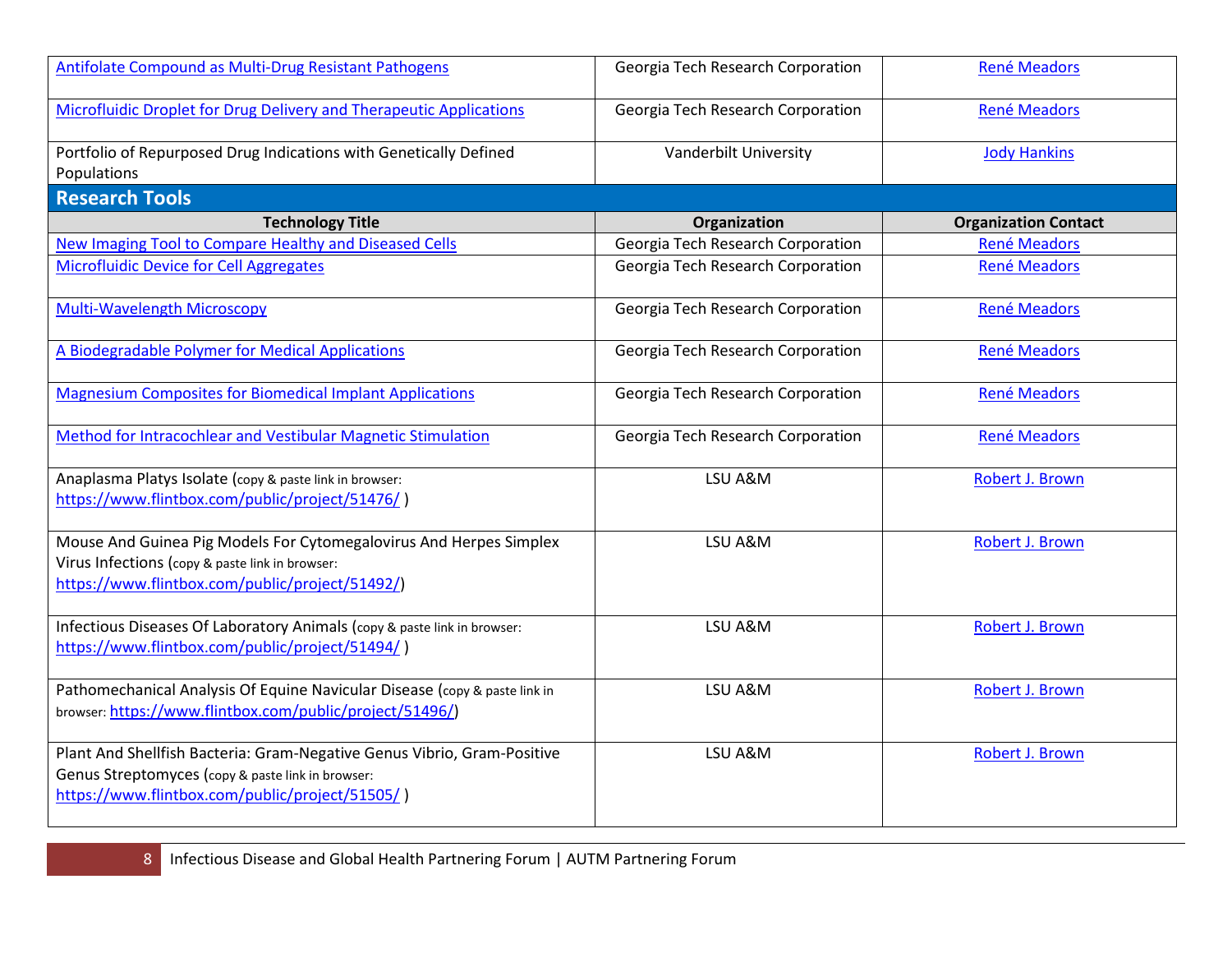| Nagz Knockout E. Coli Strain For Production Of O-Glcnac-Modified Proteins<br>(copy & paste link in browser: https://www.flintbox.com/public/project/51508/) | LSU A&M                                 | Robert J. Brown             |
|-------------------------------------------------------------------------------------------------------------------------------------------------------------|-----------------------------------------|-----------------------------|
| Macrocyclic Lactone Resistant Strains Of Dirofilaria Immitis (copy & paste link in<br>browser: https://www.flintbox.com/public/project/51484/)              | LSU A&M                                 | Robert J. Brown             |
| High Throughput Digital Cell Quantification Of Immune Cell Subsets Via<br><b>Epigenetic Markers</b>                                                         | <b>UCLA</b>                             | <b>Lukasz Kowalik</b>       |
| Drug Resistant Heartworm Strains (copy & paste link in browser:<br>https://uga.flintbox.com/public/project/30234/)                                          | University of Georgia                   | <b>Cory Acuff</b>           |
| <b>Improved Ref Nuclease for Site-Specific DNA Cleavage</b>                                                                                                 | Wisconsin Alumni Research<br>Foundation | <b>Joshua Carson</b>        |
| <b>Research Tool for Protein Conformation Analysis</b>                                                                                                      | Wisconsin Alumni Research<br>Foundation | <b>Joshua Carson</b>        |
| Methods for High-Throughput Single-Cell Transcriptional Profiling                                                                                           | Wisconsin Alumni Research<br>Foundation | <b>Joshua Carson</b>        |
| <b>Respiratory</b>                                                                                                                                          |                                         |                             |
| <b>Technology Title</b>                                                                                                                                     | Organization                            | <b>Organization Contact</b> |
| <b>Fluid Management System for Hemofiltration</b>                                                                                                           | Georgia Tech Research Corporation       | <b>René Meadors</b>         |
|                                                                                                                                                             |                                         |                             |
| <b>Fog-Free GTE Ventilated Face Mask</b>                                                                                                                    | Georgia Tech Research Corporation       | <b>René Meadors</b>         |
| Biomarkers To Predict Rsv Severity In Infants (copy & paste link in browser:<br>https://www.flintbox.com/public/project/51474/)                             | LSU A&M                                 | Robert J. Brown             |
| <b>Adapted Rhinovirus C for Maximum Virus Yield</b>                                                                                                         | Wisconsin Alumni Research<br>Foundation | <b>Joshua Carson</b>        |
| <b>Small Molecule</b>                                                                                                                                       |                                         |                             |
| <b>Technology Title</b>                                                                                                                                     | Organization                            | <b>Organization Contact</b> |
| <b>Small Molecule Solvent Recycling of Adaptable Polymers</b>                                                                                               | Georgia Tech Research Corporation       | <b>René Meadors</b>         |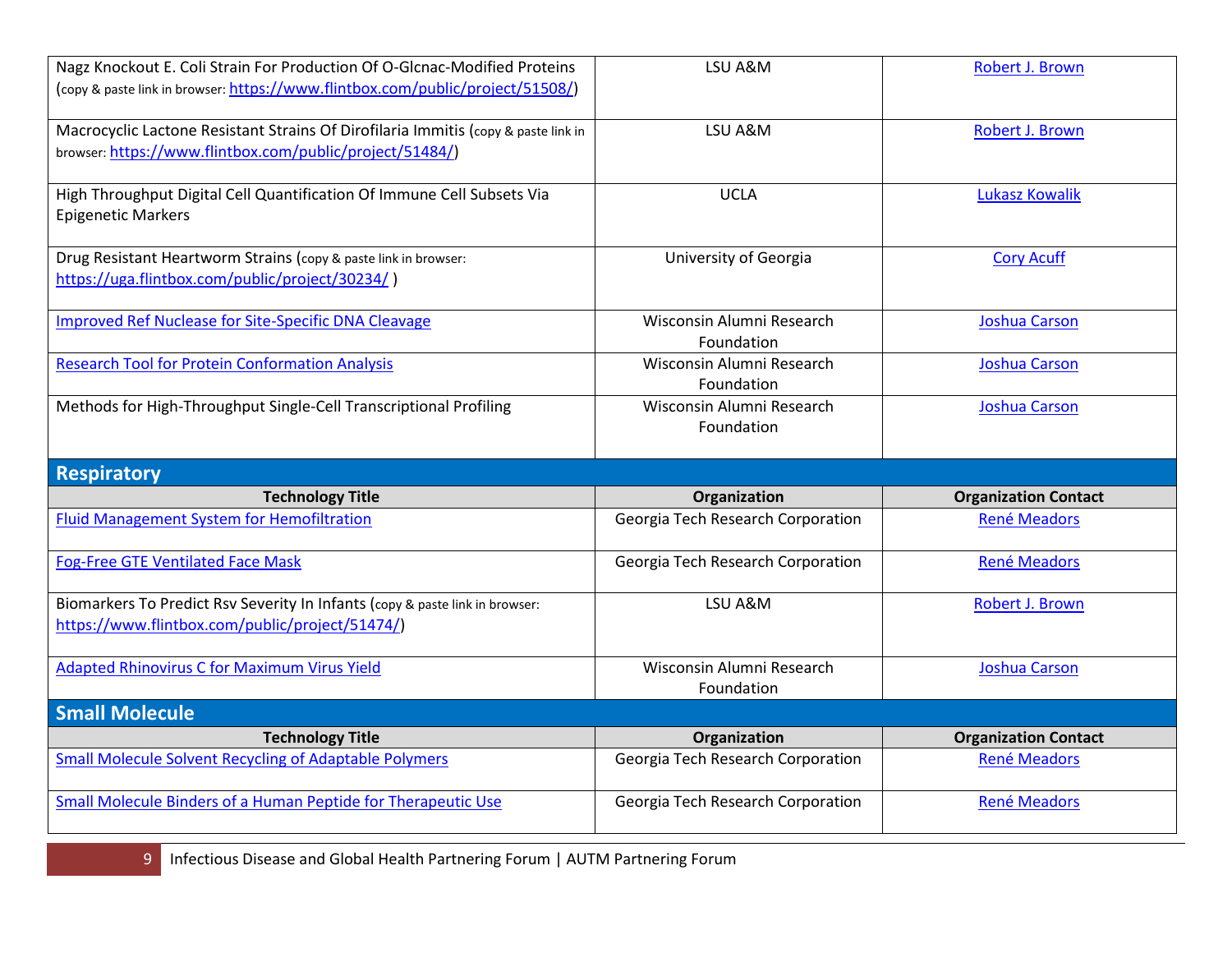| Degradable Microparticles for Protein and Small Molecule Delivery                                                                      | Georgia Tech Research Corporation       | <b>René Meadors</b>         |
|----------------------------------------------------------------------------------------------------------------------------------------|-----------------------------------------|-----------------------------|
| Novel Small Molecule Inhibitors of Endosomal Trafficking for the Treatment<br>of Viral and Bacterial Infection                         | <b>UCLA</b>                             | <b>Lukasz Kowalik</b>       |
| Novel Inhibitor of HIV Replication                                                                                                     | <b>UCLA</b>                             | <b>Lukasz Kowalik</b>       |
| Small Molecules that Mimic IFN-Gamma-Mediated Endothelial Cell<br><b>Activation</b>                                                    | <b>UCLA</b>                             | <b>Lukasz Kowalik</b>       |
| Novel Small Molecules Targeting Drug-Resistant Acinetobacter                                                                           | University of Georgia                   | <b>Michelle Booden</b>      |
| New and More Potent UGM Inhibitors for Treating Tuberculosis, Other<br><b>Microbial Infections</b>                                     | Wisconsin Alumni Research<br>Foundation | <b>Joshua Carson</b>        |
| Small Molecule Inhibitors of Encephalitic Alphaviruses                                                                                 | Wisconsin Alumni Research<br>Foundation | <b>Joshua Carson</b>        |
| <b>Software</b>                                                                                                                        |                                         |                             |
| <b>Technology Title</b>                                                                                                                | Organization                            | <b>Organization Contact</b> |
| Software for Predicting Outcomes in the Emergency Room                                                                                 | Georgia Tech Research Corporation       | <b>René Meadors</b>         |
| Real-Time Identification of Erroneous 3D Print Designs                                                                                 | Georgia Tech Research Corporation       | <b>René Meadors</b>         |
| <b>New Methods of Fabrication for Biosensor Arrays</b>                                                                                 | Georgia Tech Research Corporation       | <b>René Meadors</b>         |
| Unified Framework: To determine Modal Response and Natural Frequencies<br>of Damaged Structures                                        | Georgia Tech Research Corporation       | <b>René Meadors</b>         |
| Infectious Disease Ecology And Population Demography (copy & paste link in<br>browser: https://www.flintbox.com/public/project/51503/) | LSU A&M                                 | Robert J. Brown             |
| Climate Based Parasite Forecast System (copy & paste link in browser:<br>https://www.flintbox.com/public/project/51483/)               | LSU A&M                                 | Robert J. Brown             |
| <b>Target</b>                                                                                                                          |                                         |                             |
| <b>Technology Title</b>                                                                                                                | Organization                            | <b>Organization Contact</b> |
| <b>Aptamer-Driven Gene Targeting</b>                                                                                                   | Georgia Tech Research Corporation       | <b>René Meadors</b>         |
| Noncoding RNA Targets for RNA Interference                                                                                             |                                         |                             |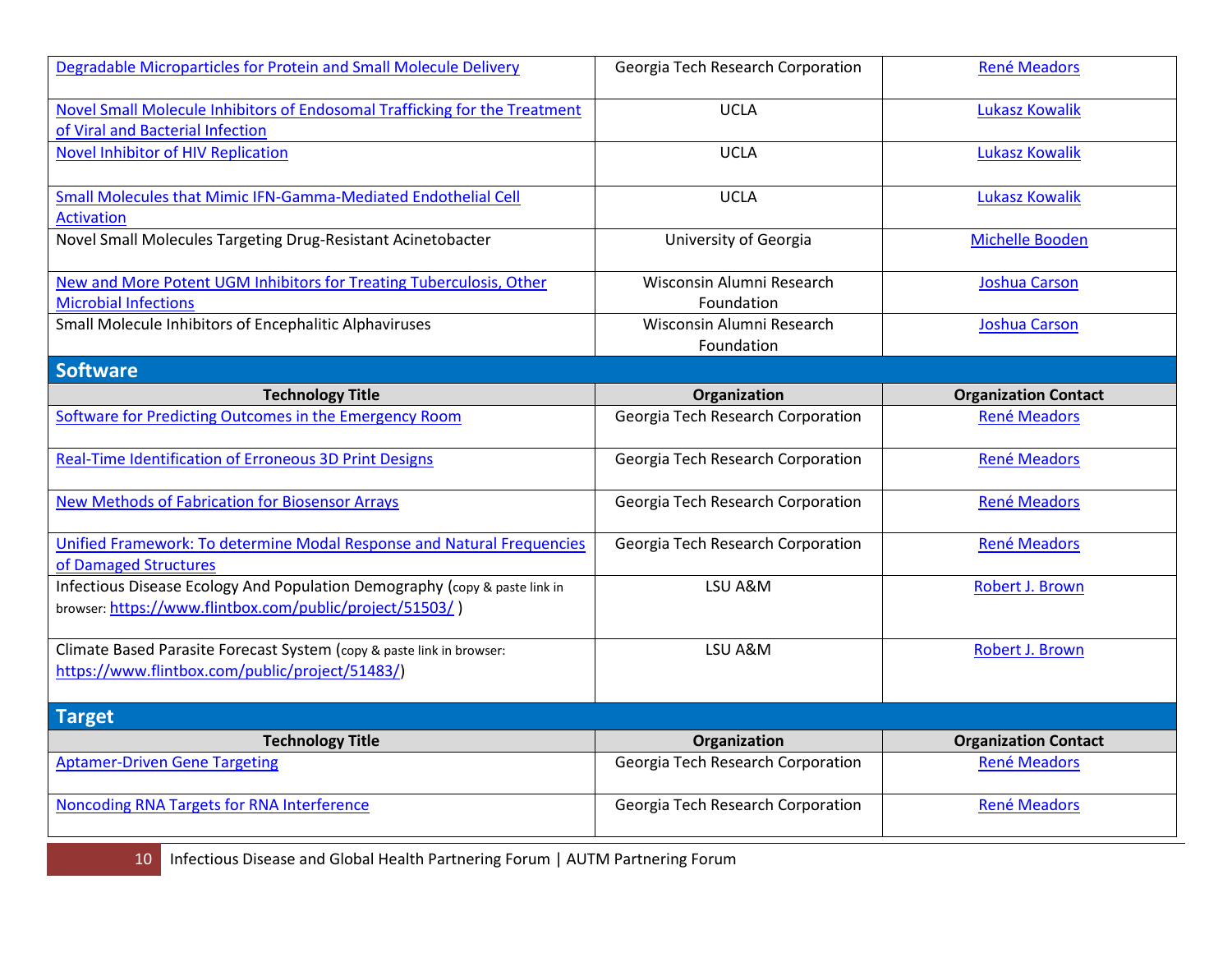| Method for Preconcentration and Capture of Target Bacteria                                                                                                                                                            | Georgia Tech Research Corporation       | René Meadors                |
|-----------------------------------------------------------------------------------------------------------------------------------------------------------------------------------------------------------------------|-----------------------------------------|-----------------------------|
| Lyme Disease Biomerkers And Protein Targets (copy & paste link in browser:<br>https://www.flintbox.com/public/project/51487/)                                                                                         | LSU A&M                                 | Robert J. Brown             |
| Innate Immunity In Pneumonic Sepsis (copy & paste link in browser:<br>https://www.flintbox.com/public/project/51488/)                                                                                                 | LSU A&M                                 | Robert J. Brown             |
| Identify New Drug Targets And Develop Novel Anti-Hsv Therapies For<br>Herpes Simplex Virus (Crispr/Cas9) (copy & paste link in browser:<br>https://www.flintbox.com/public/project/51485/)                            | LSU A&M                                 | Robert J. Brown             |
| Innate Immunity, Dendritic Cells And Respiratory Viruses. Host Response To<br>Respiratory Syncytial Virus And Human Metapneumovirus (copy & paste link in<br>browser: https://www.flintbox.com/public/project/51489/) | LSU A&M                                 | Robert J. Brown             |
| Toxoplasmosis (copy & paste link in browser:<br>https://www.flintbox.com/public/project/51493/)                                                                                                                       | LSU A&M                                 | Robert J. Brown             |
| Herpesviral Protein Target Discovery (copy & paste link in browser:<br>https://www.flintbox.com/public/project/51495/)                                                                                                | LSU A&M                                 | Robert J. Brown             |
| Evaluation Of Changes To The Rickettsia Rickettsii Transcriptome During<br>Mammalian Infection (copy & paste link in browser:<br>https://www.flintbox.com/public/project/51486/)                                      | LSU A&M                                 | Robert J. Brown             |
| Anti-Oxidant Response Modifiers as Treatment for HIV-Associated<br><b>Neurocognitive Disorder</b>                                                                                                                     | <b>UCLA</b>                             | <b>Lukasz Kowalik</b>       |
| Highly Selective Inhibition of Cancer Cell Proliferation with IQGap1-derived<br>Short-length Peptides Via Blockade of P13, 4, 5 P3 Synthesis and Signaling                                                            | Wisconsin Alumni Research<br>Foundation | <b>Joshua Carson</b>        |
| Therapeutics                                                                                                                                                                                                          |                                         |                             |
| <b>Technology Title</b>                                                                                                                                                                                               | Organization                            | <b>Organization Contact</b> |
| <b>Click Hydrogel for Re-Synostosis Therapy</b>                                                                                                                                                                       | Georgia Tech Research Corporation       | <b>René Meadors</b>         |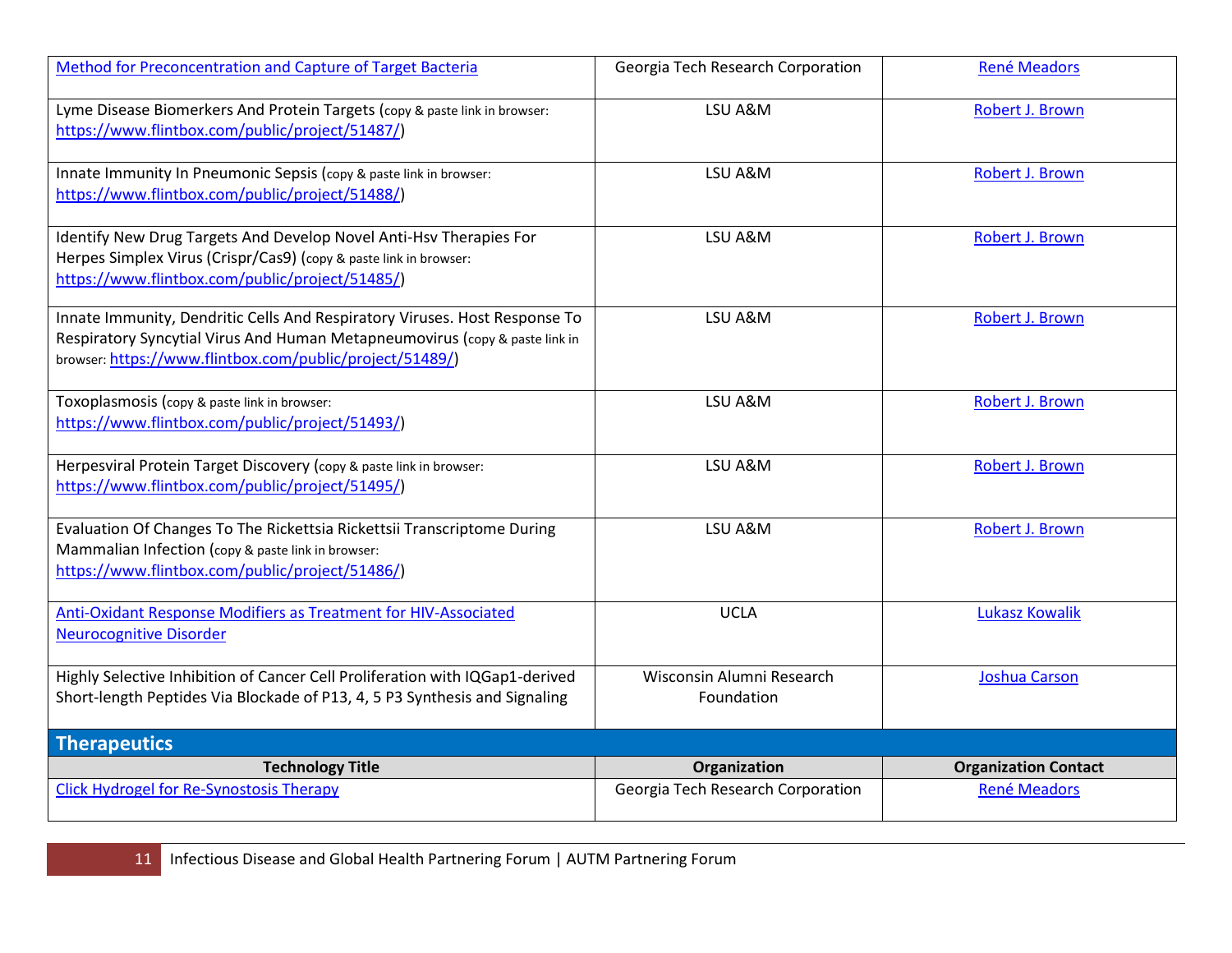| Tongue Tracking System (TTS) for Speech Impairment, Diagnosis and<br><b>Therapy</b>                                                                                                      | Georgia Tech Research Corporation                                    | <b>René Meadors</b>     |
|------------------------------------------------------------------------------------------------------------------------------------------------------------------------------------------|----------------------------------------------------------------------|-------------------------|
| KIDSCRRT - A Device for Continuous Renal Replacement Therapy in Children                                                                                                                 | Georgia Tech Research Corporation                                    | <b>René Meadors</b>     |
| <b>Methods for Generating Functional Therapeutic Cells</b>                                                                                                                               | Georgia Tech Research Corporation                                    | <b>René Meadors</b>     |
| Microfluidic Droplet for Drug Delivery and Therapeutic Applications                                                                                                                      | Georgia Tech Research Corporation                                    | <b>René Meadors</b>     |
| <b>Motor Function Recovery System for Stroke Patients</b>                                                                                                                                | Georgia Tech Research Corporation                                    | <b>René Meadors</b>     |
| <b>Anti-Microbial Thrush</b>                                                                                                                                                             | <b>LSU Health Sciences Center New</b><br>Orleans                     | Robert J. Brown         |
| <b>Anti-Microbial Thrush</b>                                                                                                                                                             | <b>LSU Health Sciences Center New</b><br>Orleans                     | Robert J. Brown         |
| <b>Flouride Anti-Microbial</b>                                                                                                                                                           | <b>LSU Health Sciences Center New</b><br>Orleans                     | Robert J. Brown         |
| <b>Flouride Anti-Microbial</b>                                                                                                                                                           | <b>LSU Health Sciences Center New</b><br><b>Orleans</b>              | Robert J. Brown         |
| <b>Flouride Anti-Microbial</b>                                                                                                                                                           | <b>LSU Health Sciences Center New</b><br>Orleans                     | Robert J. Brown         |
| <b>Flouride Anti-Microbial</b>                                                                                                                                                           | <b>LSU Health Sciences Center New</b><br>Orleans                     | Robert J. Brown         |
| Compositions Comprising Herpes Simplex Virus-1 For Use In Methods Of<br>Treating And Preventing Cancer (copy & paste link in browser:<br>https://www.flintbox.com/public/project/51477/) | LSU A&M                                                              | Robert J. Brown         |
| Herpes Simplex Virus 1 (Hsv-1)-Mediated Oncolytic Virotherapy For Treating<br>Ovarian Cancer (copy & paste link in browser:<br>https://www.flintbox.com/public/project/51478/)           | LSU A&M                                                              | Robert J. Brown         |
| Virus Rnai Therapy (copy & paste link in browser:<br>https://www.flintbox.com/public/project/51504/)                                                                                     | LSU A&M                                                              | Robert J. Brown         |
| D-0885: RNAi-based New Therapeutic Strategies against Anthrax                                                                                                                            | Texas Tech University Office of<br><b>Research Commercialization</b> | <b>William J. Jones</b> |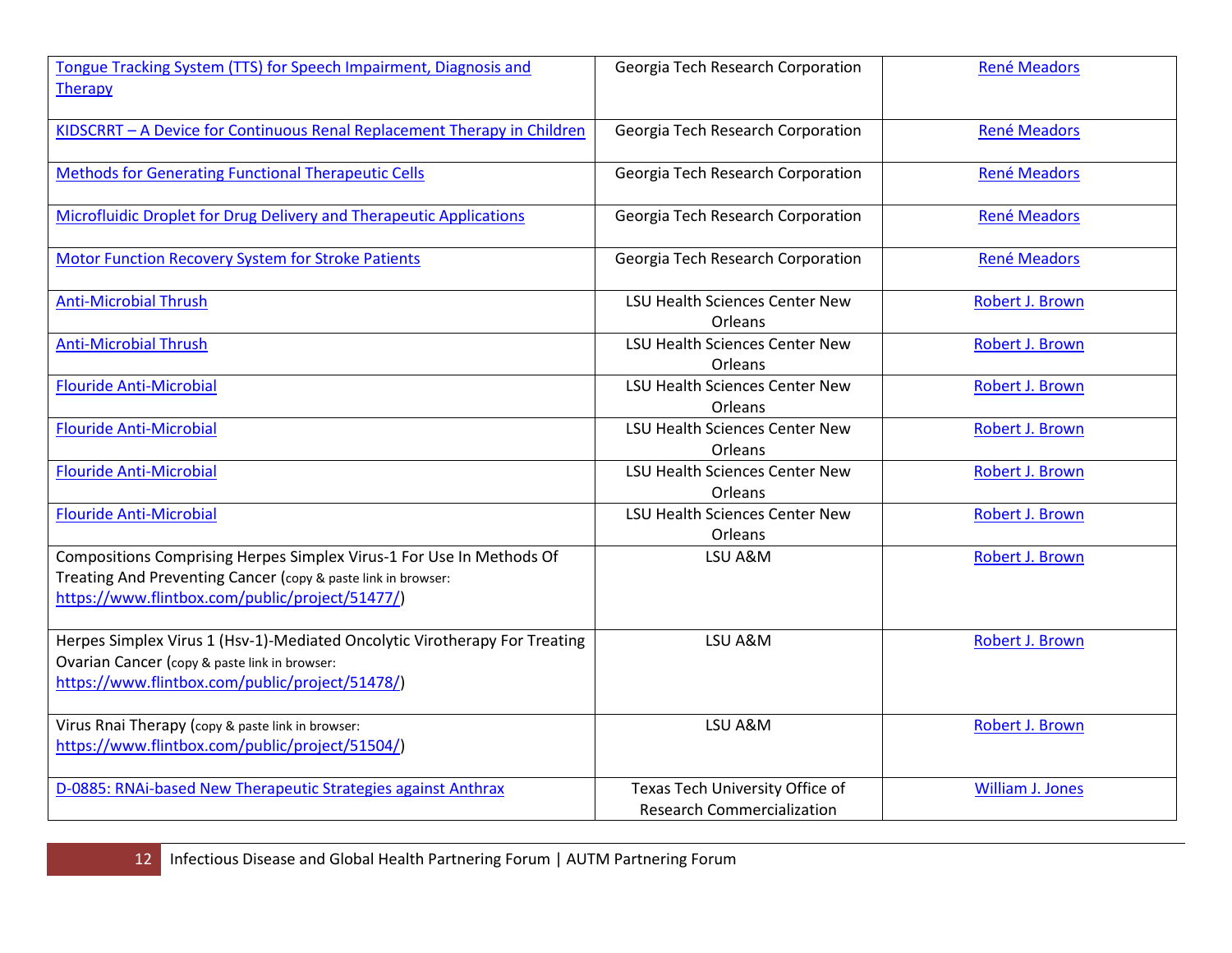| D-1184: Targeted-delivery of small interference RNA against anthrax                                                                                                                                                | Texas Tech University Office of   | <b>William J. Jones</b> |
|--------------------------------------------------------------------------------------------------------------------------------------------------------------------------------------------------------------------|-----------------------------------|-------------------------|
|                                                                                                                                                                                                                    | <b>Research Commercialization</b> |                         |
| D-1591: New treatment strategies against anthrax by interfering critical                                                                                                                                           | Texas Tech University Office of   | William J. Jones        |
| host factors                                                                                                                                                                                                       | <b>Research Commercialization</b> |                         |
| D-1536: Using glycoside hydrolases to treat biofilm-associated infections                                                                                                                                          | Texas Tech University Office of   | <b>William J. Jones</b> |
|                                                                                                                                                                                                                    | <b>Research Commercialization</b> |                         |
| <b>Novel Antiviral Compounds to Treat Enterovirus Infections</b>                                                                                                                                                   | <b>UCLA</b>                       | <b>Lukasz Kowalik</b>   |
| Preparation and Activity of Novel Photosensitizer Acting as a Broad                                                                                                                                                | <b>UCLA</b>                       | <b>Lukasz Kowalik</b>   |
| <b>Spectrum Antiviral Agent Against Enveloped Viruses</b>                                                                                                                                                          |                                   |                         |
| <b>Activating HIV Latency using Drug-Encapsulated Nanoparticles</b>                                                                                                                                                | <b>UCLA</b>                       | <b>Lukasz Kowalik</b>   |
| Azuvirins: Novel Peptides with Antiviral and Antineoplastic Potential                                                                                                                                              | <b>UCLA</b>                       | <b>Lukasz Kowalik</b>   |
| <b>Inhibitors Of Zika Virus</b>                                                                                                                                                                                    | <b>UCLA</b>                       | <b>Lukasz Kowalik</b>   |
| Antibiotic-Peptide Conjugates With Anti-Microbial Efficiency Against<br><b>Chronic Infections</b>                                                                                                                  | <b>UCLA</b>                       | <b>Lukasz Kowalik</b>   |
| Broad-spectrum Antimicrobial Peptide for the Treatment of Acne and Skin                                                                                                                                            | <b>UCLA</b>                       | <b>Lukasz Kowalik</b>   |
| Cancer                                                                                                                                                                                                             |                                   |                         |
| New Antibiotic for Streptococcus pneumoniae infections (copy & paste link in<br>browser: https://uga.flintbox.com/public/project/31447/)                                                                           | University of Georgia             | <b>Cory Acuff</b>       |
| Directing Molecular Scafolds for Alcohol Based Substrate Functionalization.<br>Producing Unusual Precursors for Organic Synthesis (copy & paste link in<br>browser: https://uga.flintbox.com/public/project/30216/ | University of Georgia             | <b>Cory Acuff</b>       |
| Novel HIV Integrase Inhibitor with a Superior Biological Profile (copy & paste<br>link in browser: https://uga.flintbox.com/public/project/30363/)                                                                 | University of Georgia             | <b>Cory Acuff</b>       |
| Carbocyclic Nucleotides as Potential Anti-Viral Agents (copy & paste link in<br>browser: https://uga.flintbox.com/public/project/50106/)                                                                           | University of Georgia             | <b>Cory Acuff</b>       |
| Phage Therapy for River Blindness or Lymphatic Filariasis                                                                                                                                                          | Vanderbilt University             | <b>Jody Hankins</b>     |
| <b>New Broad-Spectrum Antibiotics</b>                                                                                                                                                                              | Wisconsin Alumni Research         | <b>Joshua Carson</b>    |
|                                                                                                                                                                                                                    | Foundation                        |                         |
| <b>Treating Iron Overload with Block Copolymers</b>                                                                                                                                                                | Wisconsin Alumni Research         | Joshua Carson           |
|                                                                                                                                                                                                                    | Foundation                        |                         |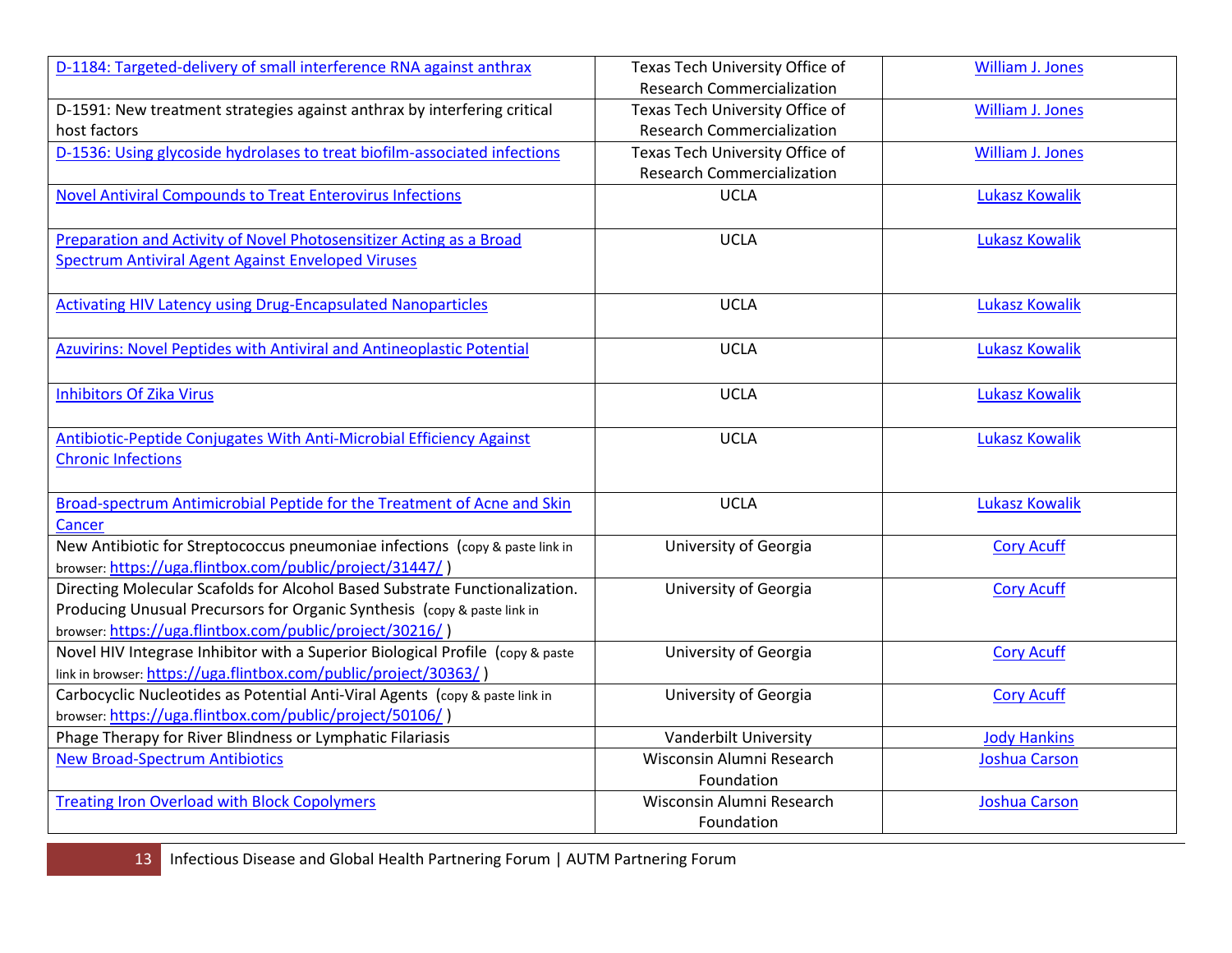| <b>Vaccine</b>                                                                                                                                            |                                                                      |                             |
|-----------------------------------------------------------------------------------------------------------------------------------------------------------|----------------------------------------------------------------------|-----------------------------|
| <b>Technology Title</b>                                                                                                                                   | Organization                                                         | <b>Organization Contact</b> |
| <b>Antibody Coated Nanoparticle Vaccines</b>                                                                                                              | Georgia Tech Research Corporation                                    | <b>René Meadors</b>         |
| Two-stage delivery and release drug delivery system                                                                                                       | Georgia Tech Research Corporation                                    | René Meadors                |
| <b>Microneedle Coating</b>                                                                                                                                | Georgia Tech Research Corporation                                    | <b>René Meadors</b>         |
| Viral Vaccine Against Malaria (copy & paste link in browser:<br>https://www.flintbox.com/public/project/51479/)                                           | LSU A&M                                                              | Robert J. Brown             |
| Vaccine Against Genital Herpes Simplex Infections (copy & paste link in browser:<br>https://www.flintbox.com/public/project/29220/)                       | LSU A&M                                                              | Robert J. Brown             |
| <b>Chimeric Vaccine Against Fungal Infections</b>                                                                                                         | LSU Health Sciences Center New<br>Orleans                            | Robert J. Brown             |
| Live Attenuated Vaccines For Francisella Noatunensis In Warm Water Fish<br>(copy & paste link in browser: https://www.flintbox.com/public/project/29525/) | LSU A&M                                                              | Robert J. Brown             |
| Vectored Vaccine For Animal And Human Infections (copy & paste link in<br>browser: https://www.flintbox.com/public/project/51480/)                        | LSU A&M                                                              | Robert J. Brown             |
| Fish Vaccines Against Francisellosis And Brucella (copy & paste link in browser:<br>https://www.flintbox.com/public/project/51490/)                       | LSU A&M                                                              | Robert J. Brown             |
| D-0923: A New Universal Influenza Vaccine                                                                                                                 | Texas Tech University Office of<br><b>Research Commercialization</b> | <b>William J. Jones</b>     |
| D-1030: Broad Spectrum Vaccine against Influenza and Anthrax                                                                                              | Texas Tech University Office of<br><b>Research Commercialization</b> | <b>William J. Jones</b>     |
| D-1093: New live attenuated viral vaccine created by self-attenuation with<br>species-specific artificial microRNA                                        | Texas Tech University Office of<br><b>Research Commercialization</b> | <b>William J. Jones</b>     |
| D-1508: New self-attenuated prophylactic and therapeutic vaccines against<br>microbial pathogens such as influenza viruses                                | Texas Tech University Office of<br><b>Research Commercialization</b> | <b>William J. Jones</b>     |
| D-1584: Multivalent Virus Like Particle vaccine against arboviruses                                                                                       | Texas Tech University Office of<br><b>Research Commercialization</b> | William J. Jones            |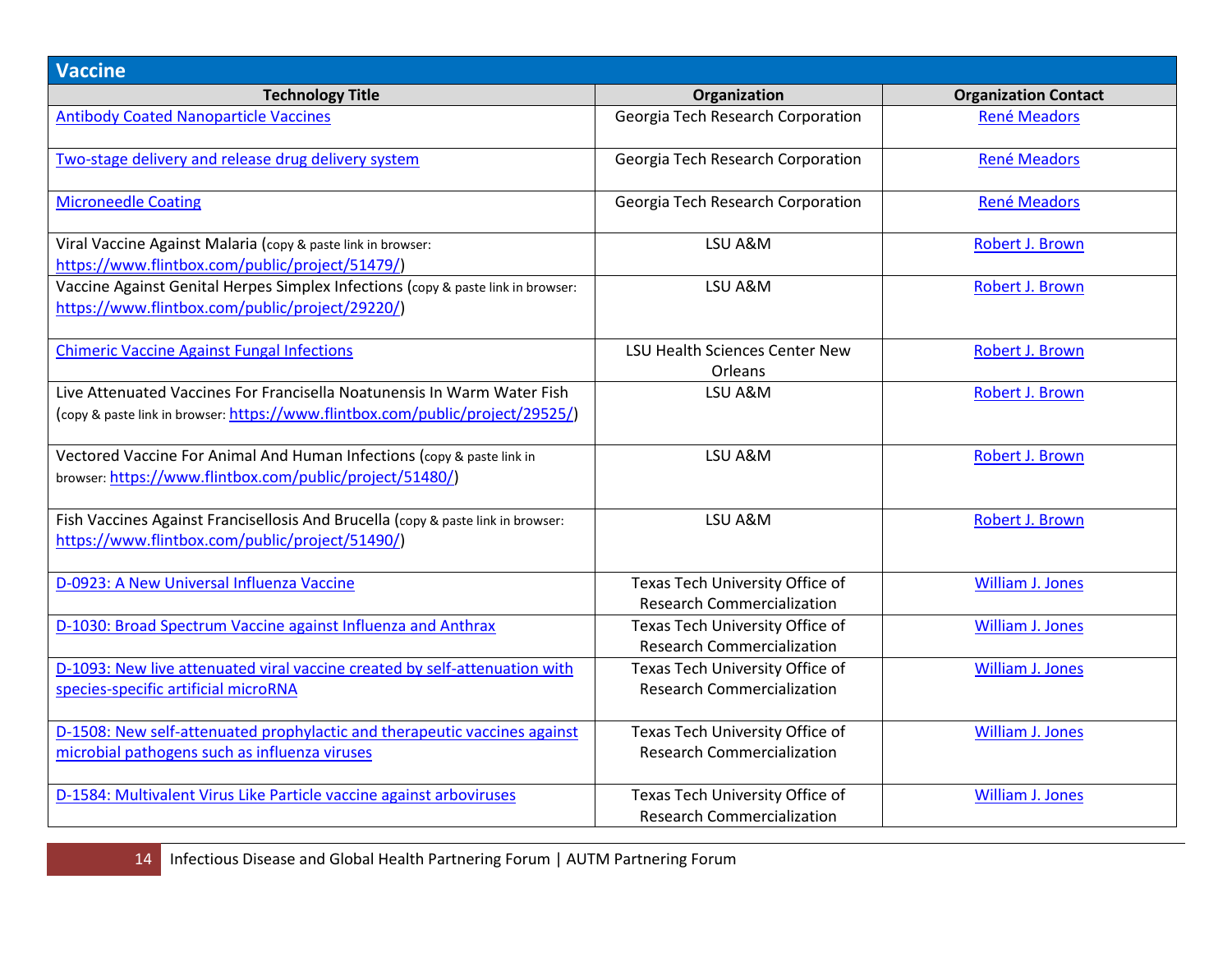| Live Recombinant Tuberculosis Vaccine                                                                                                        | <b>UCLA</b>           | <b>Lukasz Kowalik</b>  |
|----------------------------------------------------------------------------------------------------------------------------------------------|-----------------------|------------------------|
| <b>Improved Immunization Strategy using Recombinant BCG Vaccines</b>                                                                         | <b>UCLA</b>           | <b>Lukasz Kowalik</b>  |
| Recombinant Tuberculosis BCG Vaccine Elicits a Highly Protective Host<br><b>Immune Response</b>                                              | <b>UCLA</b>           | <b>Lukasz Kowalik</b>  |
| New Recombinant Tuberculosis BCG Vaccine for Immunocompromised<br><b>Patients and Others</b>                                                 | <b>UCLA</b>           | <b>Lukasz Kowalik</b>  |
| Method of Producing Novel Unmarked Recombinant Vaccine Vector for<br><b>Tuberculosis</b>                                                     | <b>UCLA</b>           | <b>Lukasz Kowalik</b>  |
| <b>Novel Live Recombinant Booster Vaccine against Tuberculosis</b>                                                                           | <b>UCLA</b>           | <b>Lukasz Kowalik</b>  |
| <b>Novel Vaccines against Tularemia</b>                                                                                                      | <b>UCLA</b>           | <b>Lukasz Kowalik</b>  |
| Safe and Potent Vaccines against Tularemia                                                                                                   | <b>UCLA</b>           | <b>Lukasz Kowalik</b>  |
| Genome-Wide Identification of Immune Evasion Functions in a Virus                                                                            | <b>UCLA</b>           | <b>Lukasz Kowalik</b>  |
| Generation of a Live Attenuated Influenza Vaccine that Elicits Broad<br>Protection                                                           | <b>UCLA</b>           | <b>Lukasz Kowalik</b>  |
| <b>Retrocyclins: Antiviral Circular Minidefensins that Protect Against Human</b><br><b>Immunodeficiency Virus and Herpes Simplex Viruses</b> | <b>UCLA</b>           | <b>Lukasz Kowalik</b>  |
| GM-CSF and IL-4 Therapy for In-situ Expansion of Dendritic Cells and<br><b>Enhancement of Vaccine-Based Immunity</b>                         | <b>UCLA</b>           | <b>Lukasz Kowalik</b>  |
| <b>Prevention and Treatment of</b><br><b>Pneumocystis Pneumonia and other Fungal Pathogens</b>                                               | University of Georgia | <b>Michelle Booden</b> |
| Broadly Protective HA Antigens for Seasonal & Pandemic Influenza<br>Vaccines (Human, Bird, & Swine)                                          | University of Georgia | Michelle Booden        |
| Lipid A Adjuvant Platform                                                                                                                    | University of Georgia | Michelle Booden        |